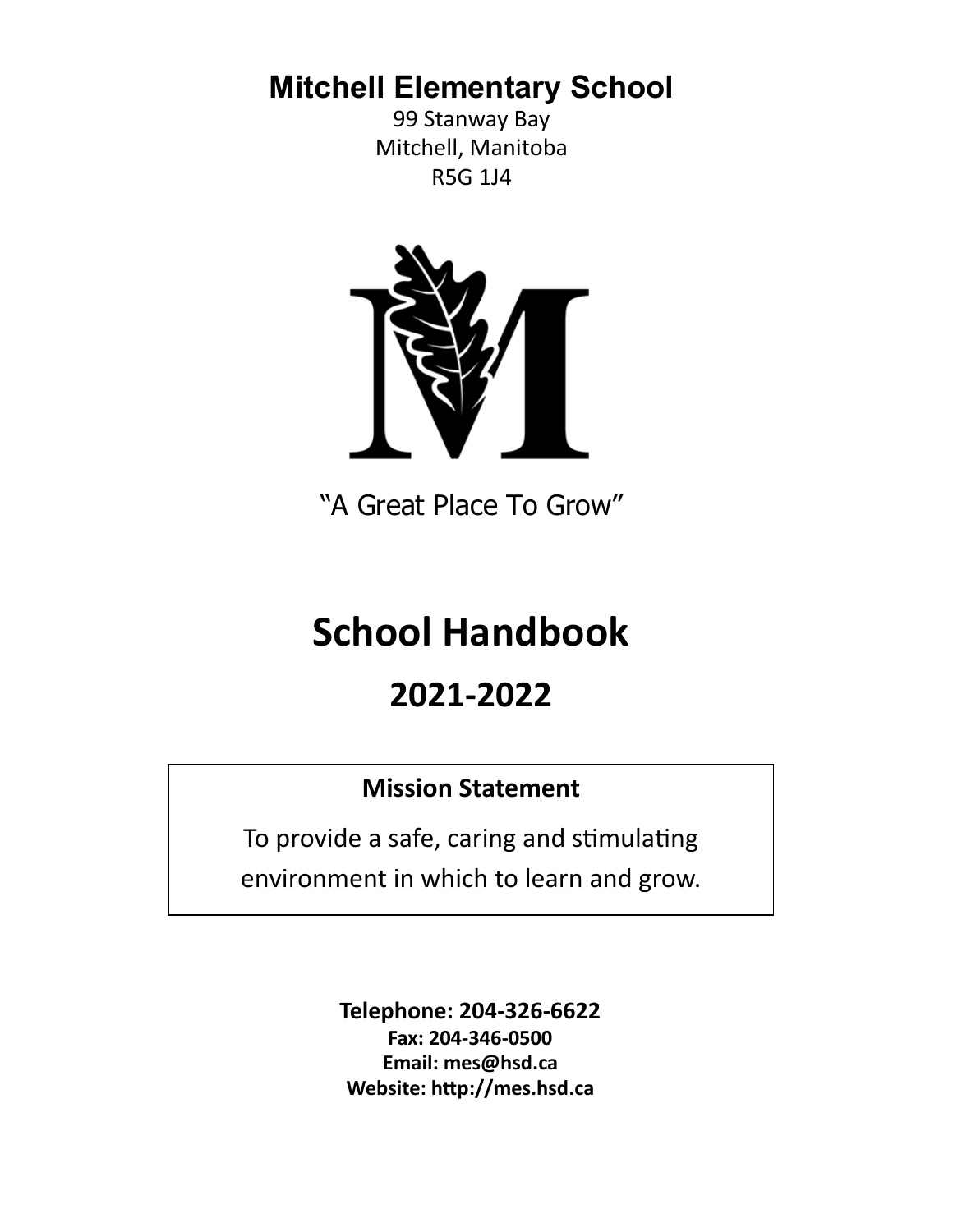# **WELCOME TO MITCHELL ELEMENTARY SCHOOL**

We are happy to have your child/ren enrolled at Mitchell School and we will do our best to provide them with a sound education. Our dedicated and experienced staff works hard at providing an environment that is conducive to learning and to the development of our students' aesthetic, creative, emotional, physical, social, moral, and intellectual nature.

### **OUR VISION**

We value our academic, social and physical environment.

Mitchell School provides an **academic** environment where:

- all members become a community of learners.
- learning is recognized as a lifelong process.
- all staff, students, and parents are team members in the learning process.
- students take ownership of their learning and feel free to take risks.
- different learning styles and abilities are acknowledged and appreciated.
- learning is relevant and meaningful.

Mitchell School fosters a **social** environment where:

- everyone feels safe, valued, and respected.
- there is freedom from emotional and verbal abuse.
- appropriate behavior is modeled, outlined, and enforced.
- there is respect for authority.
- there is a spirit of cooperation, integrity, and community.
- everyone has something to contribute.
- the values of the community are supported and reflected.
- students learn to become good citizens.

Mitchell School hopes to provide a **physical** environment:

- which is safe, clean, and attractive.
- where everyone takes pride and ownership of the facilities.
- where nature is respected and cared for.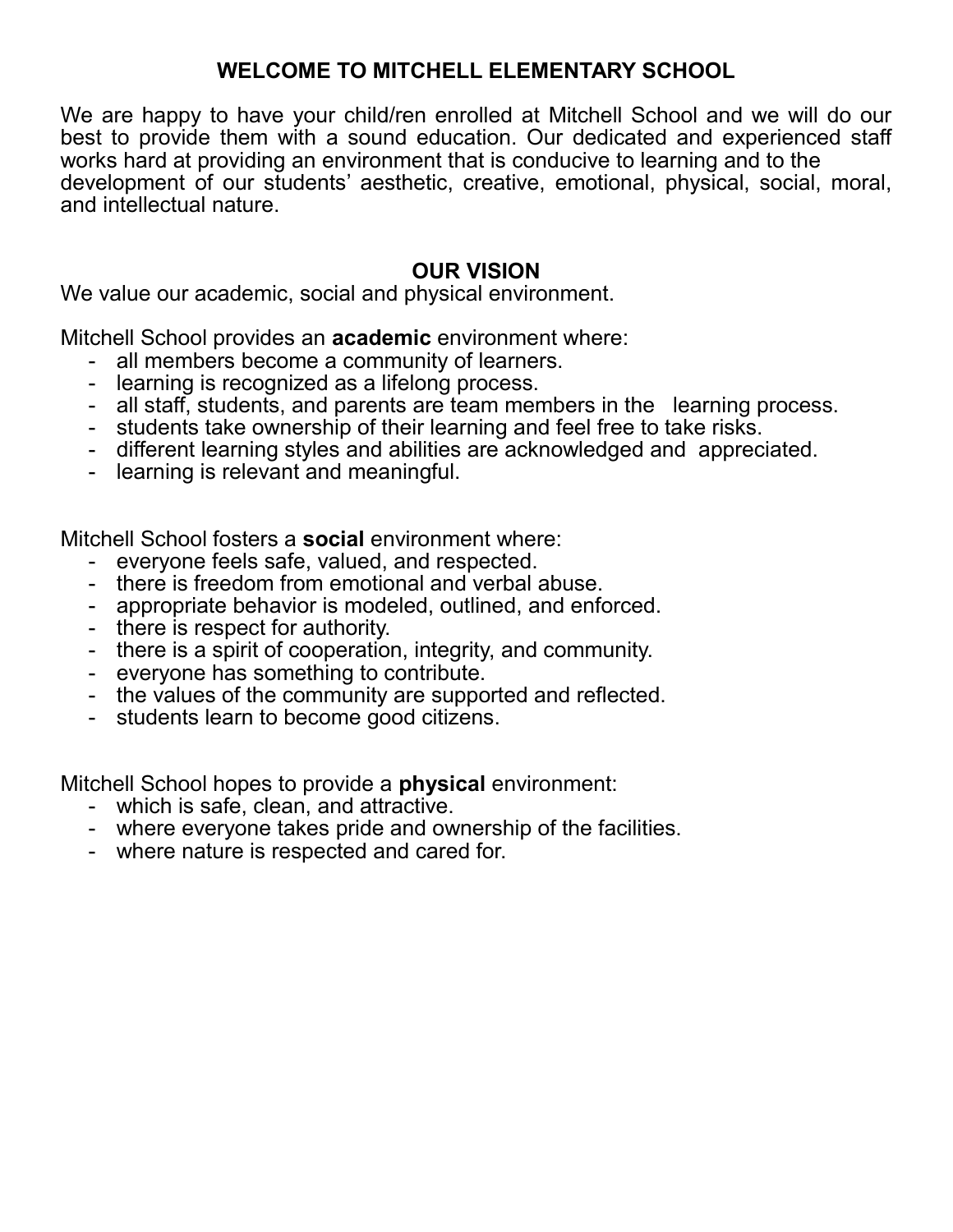# **STUDENT ARRIVAL AND DISMISSAL**

### **Children Coming to School**

We expect students to follow the rules of the bus and to cooperate with the driver. If students choose to ignore these rules, parents will be notified and suspensions may occur. Upon arriving at school, students are expected to go straight to their classrooms.

Students who are not bussed should time their departure from home so that they arrive at school a few minutes before classes start. We expect students to be neither late nor too early. Buzzer rings at 8:30 for start of the day. Also, there will be no supervision until 8:15 am.

### **Children Leaving School**

Parents who wish to have their child(ren) leave school before regular dismissal time are asked to call or to send a note ahead of time. According to Hanover policy, bus changes involving a different drop-off point (even if it's on the same bus) will only be granted in the event of an emergency. These requests must be made **to the office** who can authorize the change.

### **To insure that phone messages get to students, they should be received by the school no later than 2:30 pm.**

Should a student be absent, parents are to call the school by 8:45 am, to ensure the safety of the child.

We strongly urge you not to remove students from the classroom during the last few minutes of the day unless the teacher has been notified earlier. Dismissal time is usually packed with cleanup activities, lesson review, homework checks, and so on, and unscheduled removal of students can cause serious disruption to the whole class.

### **Drop-off Zone**

The driveway in front of the school is a one-way bus loop. **No** vehicle traffic is allowed from 8:00 A.M. to 4:30 P.M. Please drop students off on Stanway Bay so that we can provide for greater care, safety, and efficiency in the bus loop.

### **Bicycles**

Students arriving by bike should park them in the stands provided. The bike stand area is off limits to non-bikers. All bikers are expected to follow the safety rules of street traffic. Bike locks are strongly recommended and Helmet use is expected. Winter biking is discouraged.

### **Parking**

Please do not park in the assigned staff parking lot. Also, note that there is **no parking** on the west side (school side) of the street in front of the school. It is designated as a pick-up or drop-off only, which means you must not leave your vehicle as you pick-up or drop-off a student all others could be towed.

You should also be aware that there is no traffic allowed through the bus loop from 8:00 am - 4:30 pm.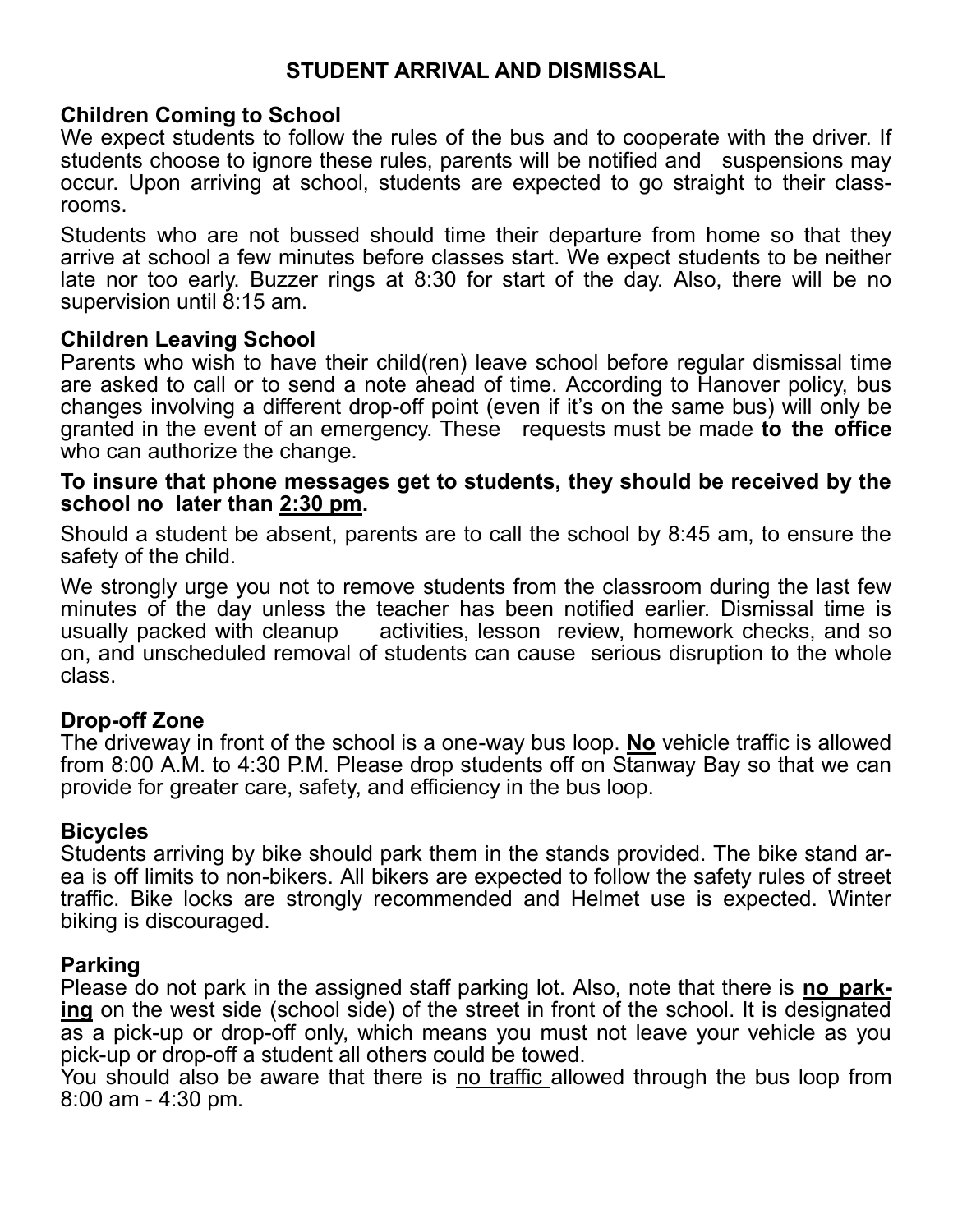# **MITCHELL ELEMENTARY SCHOOL NUTRITION STATEMENT**

Good nutrition is important for growth, development and learning. Mitchell Elementary School has a responsibility to foster and support healthy eating practices by providing nutrition education to all its grades and following the guidelines recommended in the *Manitoba School Nutrition Handbook.*

### **LUNCH**

Chocolate milk is for sale at \$10 for a bundle of 10 tickets. It is sold daily.

Friday hot lunch options are currently on hold.

### **GENERAL PROCEDURES**

### **School Fees**

The school charges a nominal fee each year to help offset some of the costs for extracurricular activities such as skating, class outings, and so on, for which we do not receive funding. While the school fee does not nearly cover the cost of these activities, it does allow us to request money from parents less frequently.

### **Visitors To the School**

In the interest of the pupils' safety and to prevent distraction from learning, we ask that parents or other visitors inform our office of their presence in the school.

### **Lost and Found**

Found items are returned to our Lost and Found box in the hall. The box is emptied at the end of every term and the contents sent to the MCC Thrift Store or garbage can. Students should check periodically for any of their lost articles.

### **Telephone/Messages**

There is a phone in the office for student use. Students must obtain permission to use the phone and restrict calls to one minute. Telephone messages for students will be held in the office and announcements made at class breaks. Students will not be called out of class except in an emergency.

### **Fundraisers**

The school conducts a fundraiser each year in order to purchase special equipment for the playground, classroom and gymnasium, that is not covered in the general school budget. We appreciate any help you can give us in creating and maintaining a well-equipped school.

### **Student use of electronics or communications devices**

Mitchell Elementary students are not permitted to use personal electronic games, MP3 players or cell phones while at school. If a student needs to contact a parent, they must obtain permission from their teacher or the secretary in the office.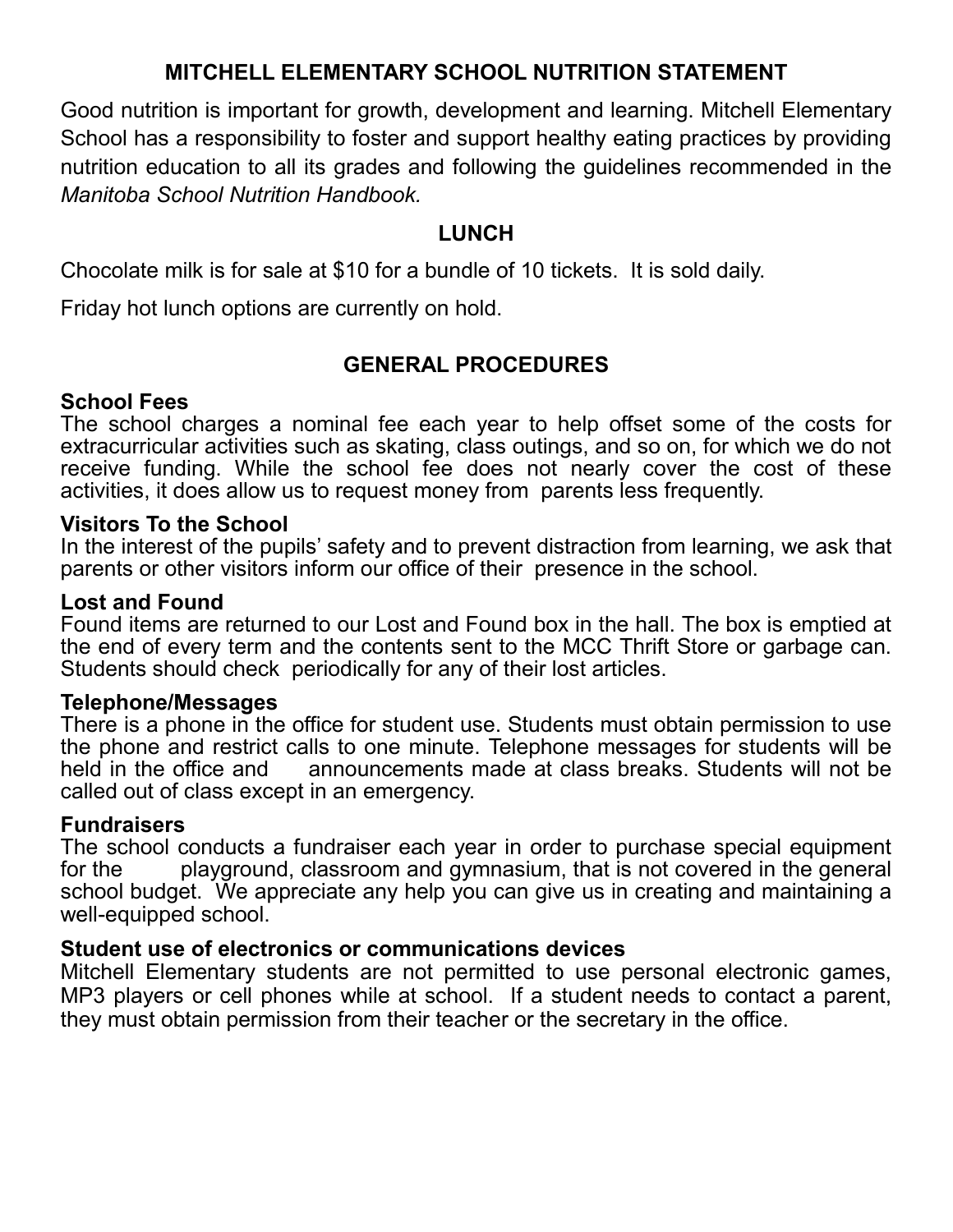### Mitchell Elementary School Calendar 2021-2022

### **September**

| 7         | Admin. Day.                                 |
|-----------|---------------------------------------------|
|           | Meet the Teacher 2:00-6:00                  |
| 8         | First day of School                         |
| 8         | Kindergarten Interviews                     |
| 9         | Kindergarten Interviews                     |
| 10        | Kindergarten Staggered Entry                |
| 13        | Kindergarten Staggered Entry                |
| 14        | All Kindergarten Students attend            |
| 17        | <b>Strong Connections</b>                   |
| 20        | <b>Strong Connections</b>                   |
| $20 - 24$ | <b>Terry Fox Week</b>                       |
|           | <b>27-Oct 1</b> Truth & Reconciliation Week |
|           | 27-Oct 8 Rocco's Pizza Fundraiser           |

### **October**

| 11    | Thanksgiving Day - No School |
|-------|------------------------------|
| 13    | Picture Day                  |
| 22    | MTS PD Day-No School         |
| 18-22 | <b>Bus Safety Week</b>       |
|       |                              |

### **November "Numeracy Month"**

- 11 Remembrance Day No School
- Admin/P.D. Day No School
- Picture Re-take Day
- Grades 1 to 4 Report Cards
- **-26** Parent / Teacher Conferences
- Admin/PD Day—No School

### **December**

| 22 | Last day of school |
|----|--------------------|
|----|--------------------|

### **January "Milk Month"**

- First day of school
- **-21** Milk Week

### **February "I Love To Read Month"**

- PD Day—No School
- Louis Riel Day No School
- HTA PD Day No School

### **March**

- Kindergarten Report Cards
- Admin. Day No School
- Grades 1 to 4 Report Cards
- Parent / Teacher Conference By request only
- Last day of school

### **April**

| 4  | First day of school           |
|----|-------------------------------|
| 15 | Good Friday-No School         |
| 18 | Admin. / P.D. Day - No School |

### **May "Nutrition Month"**

- Victoria Day No School
- **-27** Jump Rope for Heart

### **June**

- Admin Day—No School
- Activity Day
- Last Day of Classes
- Report Cards
- Admin. Day No School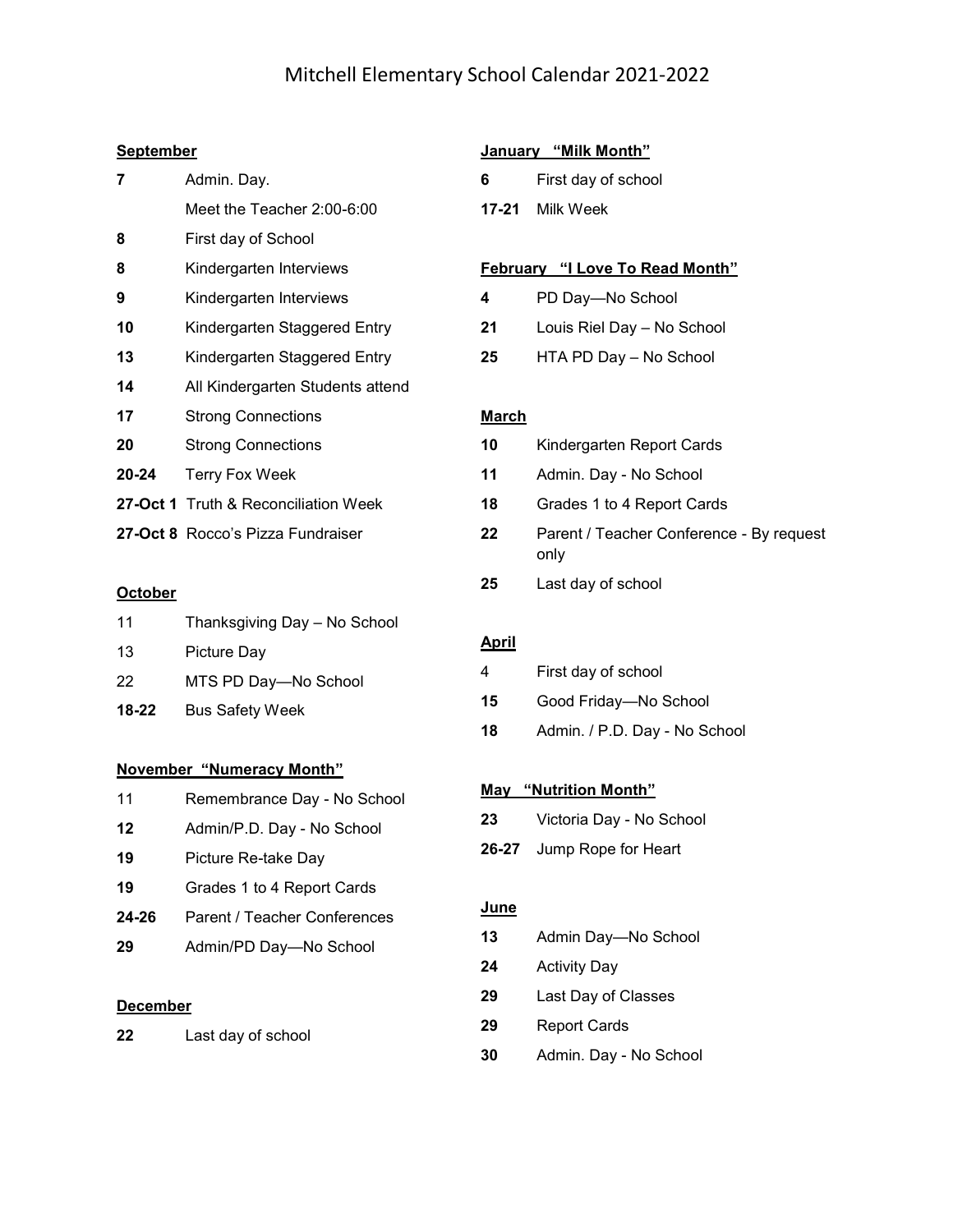# **DAILY SCHEDULE**

- **8:30 Start Of Day Buzzer**
- **8:35 Opening Exercises—On Hold**
- **8:40 Announcements & O Canada**
- 8:43 Period 1
- 9:15 Period 2
- 9:45 Period 3
- **10:15 Recess**
- 10:30 Period 4
- 11:00 Period 5
- **11:30 Lunch**
- **12:00 Recess**
- 12:25 Period 6
- 12:55 Period 7
- 1:25 Period 8
- **1:55 Recess**
- 2:10 Period 9
- 2:40 Period 10
- **3:10 General Dismissal**
- **3:20 Bus Students Dismissal**

\* Please note that there is no supervision until 8:15 am.

# **RECESS**

Students are allowed two fifteen minute recesses and a twenty five minute noon recess. Students are expected to go outside and play at recess time where they are well supervised. Students who cannot go outside are required to bring a note from parents, requesting permission to stay inside. However, we find that if a student is well enough to come to school, they are almost always well enough to play outside at recess.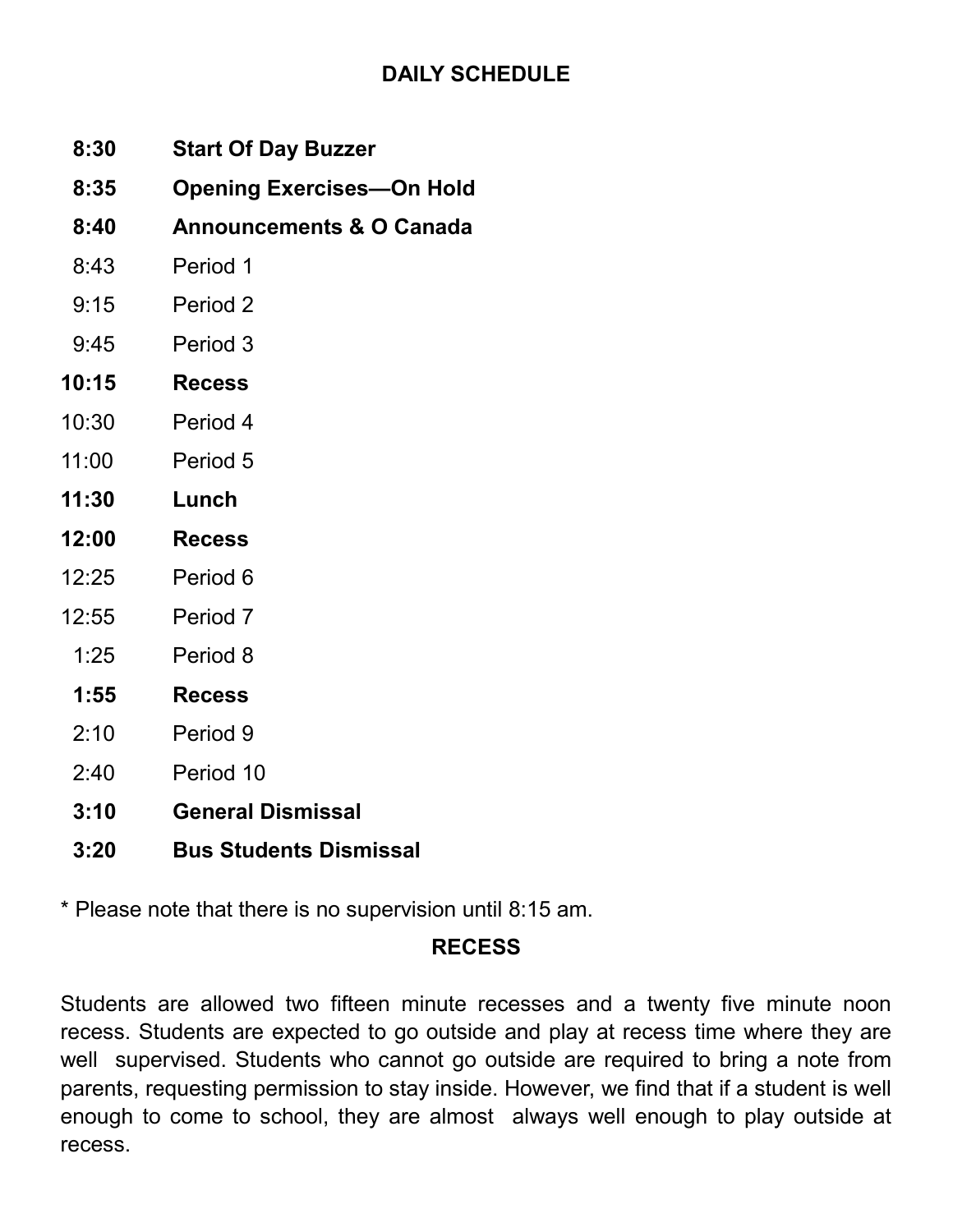### **INSTRUCTIONAL PRACTICES**

We make every attempt to have students reach curriculum outcomes for their level by implementing the following instructional practices:

# **DIFFERENTIATED INSTRUCTION**

Instructional strategies used at all levels to accommodate the wide variety of learning styles and abilities displayed by students.

### **READING RECOVERY**

An internationally acclaimed program, geared for grade 1 students experiencing difficulty and which complements our regular reading program.

### **EARLY INTERVENTION**

A skills-oriented reading program designed for Kindergarten students to prepare them for learning.

# **ADAPTED PROGRAMS (IAP'S)**

Programs, planned by the classroom teacher and resource teacher in collaboration with the parents, adapting strategies to more closely fit the strengths of the student, but still attaining the core, grade-level outcomes.

### **MODIFIED PROGRAMS**

Programs, designed for students with substantial learning difficulties, accessed through our resource department and Student Support Services, modifying outcomes to meet the individual needs of students, but not necessarily at grade level outcomes.

# **PROGRAMS**

**EAL** – "English as an additional language" is a specialized program for students that are new to the English language.

# **PROMOTION AND PLACEMENT**

All promotion and placement is at the principal's discretion, in consultation with teachers and parents. In rare cases students may be required to repeat a program of studies.

# **PROGRESS REPORTS**

### **Kindergarten**

- a) **November** an oral report at the Parent Teacher Meeting,
- b) **March** written report
- c) **June** written report

### **Grades 1-4** Written reports in **November, March,** and **June**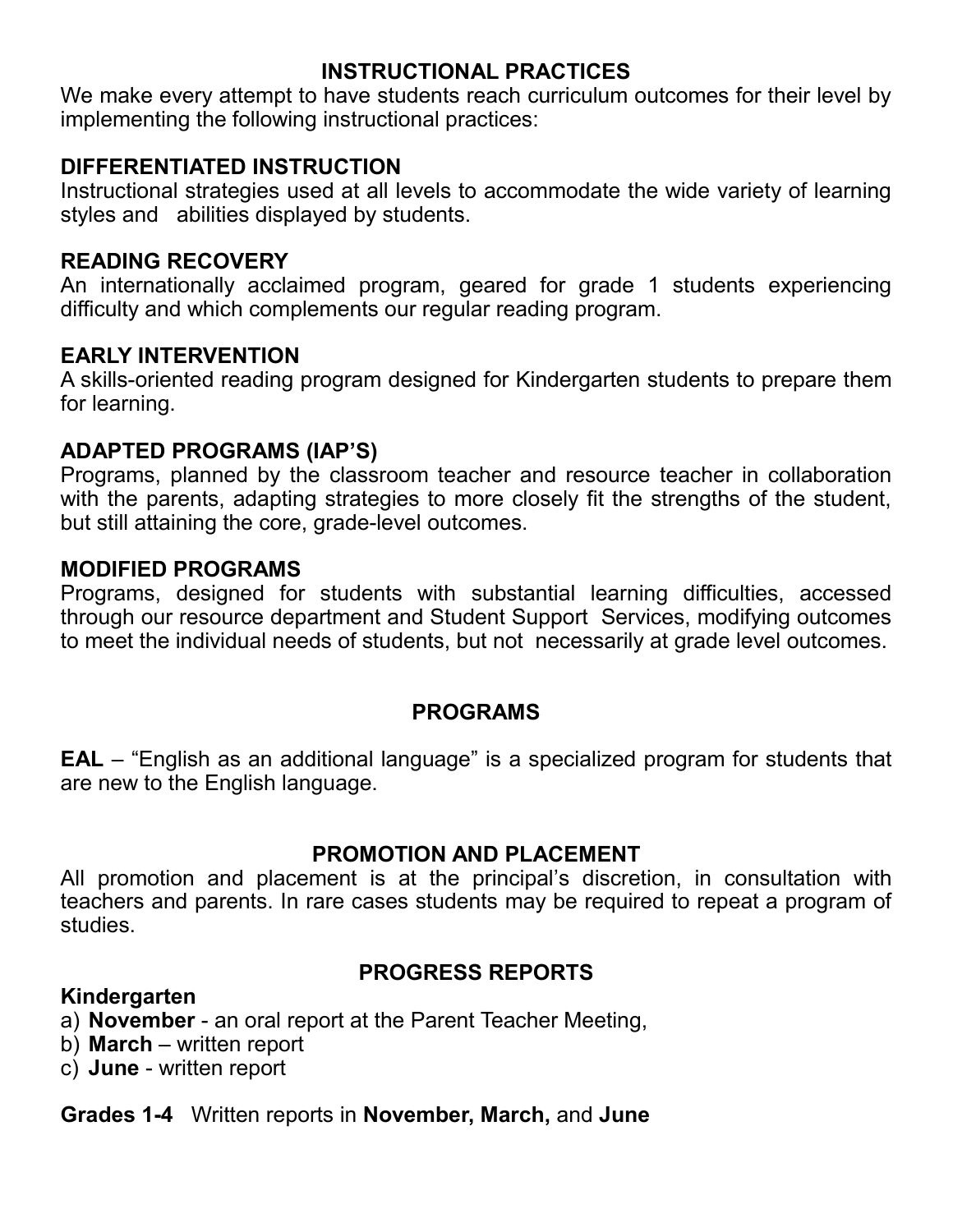### **EMERGENCY/ACCIDENT/MEDICAL PROCEDURES**

Children's safety is of greatest concern to all school personnel. In the event of an accident at school, parents will be contacted while first aid is provided and/or an ambulance is called. Depending on the severity of the situation, parents may be contacted to provide transportation if an ambulance is not warranted. If parents are not available, the emergency contact numbers will be called to provide transportation.

### **Administration of Medication to Students**

It is the responsibility of parents to make arrangements that will eliminate the need for any medication to be taken at school. In the event that a student requires medication during school hours for longer than 2 weeks, parents should contact the school office to complete the necessary forms. According to Hanover Policy, **no medication**, not even Tylenol, should be carried in student backpacks or be self-administered. All medication requires permission forms completed by parents and, where long term medication is required, forms must be updated at least annually.

### **Accident Insurance**

We strongly recommend parents sign up for the accident insurance offered by the school division by completing the forms sent home at the beginning of the school year.

### **School Evacuation**

If the school grounds need to be evacuated, K-4 students will be moved to the Mitchell C.M. Church. We will attempt to keep parents updated on Radio CHSM.

### **INCLEMENT WEATHER**

In severe weather conditions, the school division closes the school and stops the buses. An announcement is made on radio stations CHSM (AM 1250), CFAM (AM 950), CJOB (AM 680), and 96.7 FM between 7 and 8 A.M., advising parents in such cases, as well as a bulletin on the HSD website: www.hsd.ca and a call to your designated home phone number.

It is very important that we have an emergency contact number on file in case parents are not available. Children **must know** who that person is and we ask that you update these immediately if there are any changes.

### **PAC**

### **HOME AND SCHOOL**

Each year in September, the Parent Advisory Council meets and elects a Parent Council. The Parent Council lends support and guidance to the school and is a good vehicle for bringing general concerns of the community to the attention of the school. The Parent Council meets on a monthly basis.

### **Volunteers**

We appreciate volunteer help in our school. You can also contact the school office for more information.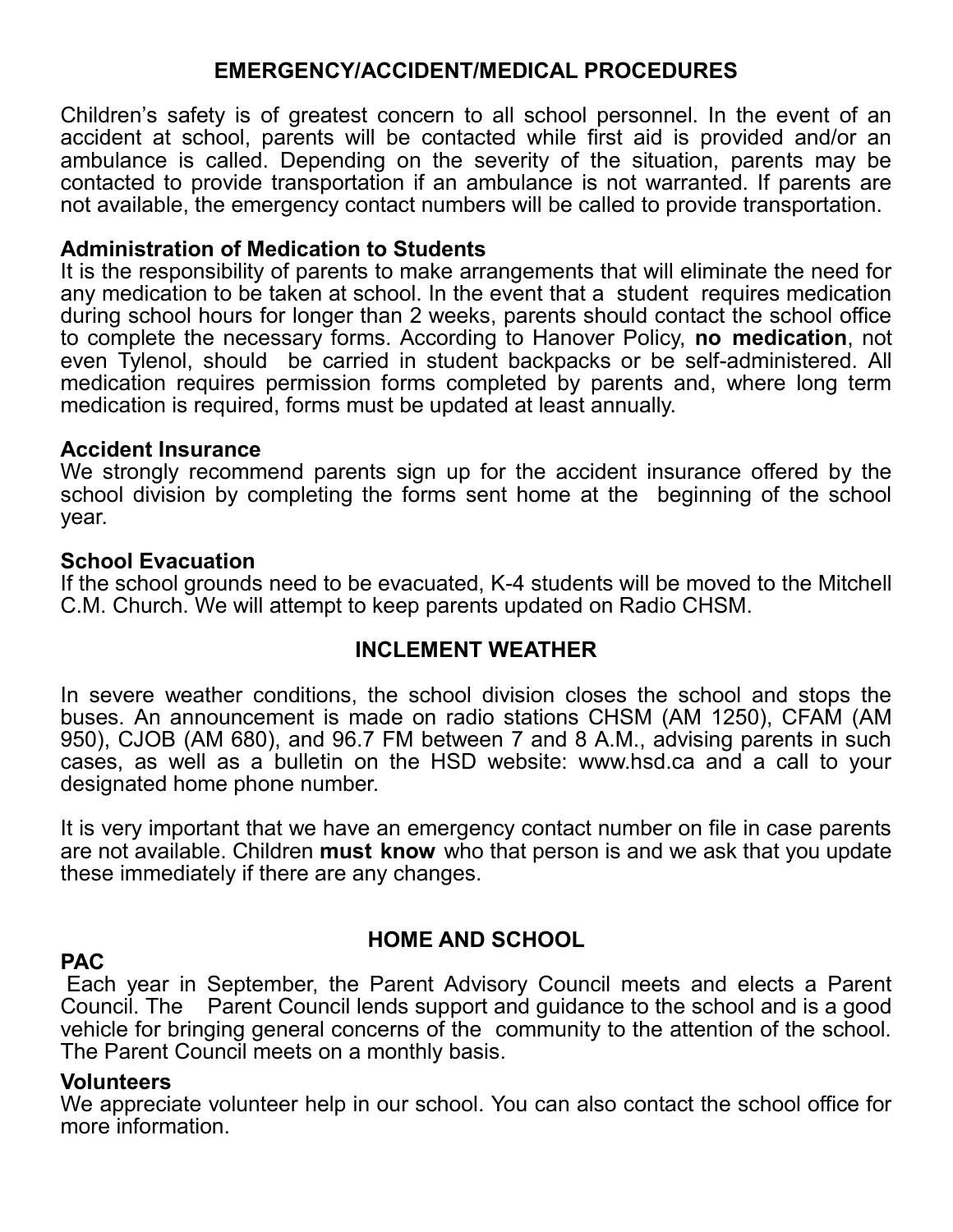# **Library Policy**

- Students are supplied with a special Library Book Bag at the beginning of the school year. They are responsible for keeping this bag (or another plastic bag) in their backpacks to avoid water damage while transporting library books back and forth to school.
- Students' library books are recalled before the Christmas holidays but students are allowed to sign out books for over the Spring Break.
- Students may sign out up to 2 books at a time depending on the grade level.
- Loan period is one school cycle.
- If books are overdue for one week, a library notice is sent home with the student allowing parents/guardians another week of "grace" before library fines are assessed. Library sign-out is suspended until the fine is paid or the book is returned.
- Fines paid for "lost" books will be refunded to students if the book is returned within the year it was lost and the book is returned in original condition.
- Damaged books should be returned promptly to the school for correct repair procedures. Please do not repair damaged books at home. Fines may be assessed if unauthorized repairs are done.
- Fines will be assessed for damaged books whether willful or careless.
- Amount of fine depends on various factors; ie. Age of book, extent of damage, replacement value, etc.
- If the book is beyond repair, it will be discarded and replacement costs requested. After the fine is paid, the book becomes the property of the student.
- A fine of \$5.00 is assessed for any damaged barcodes.
- All fines are due within 1 month of notification.

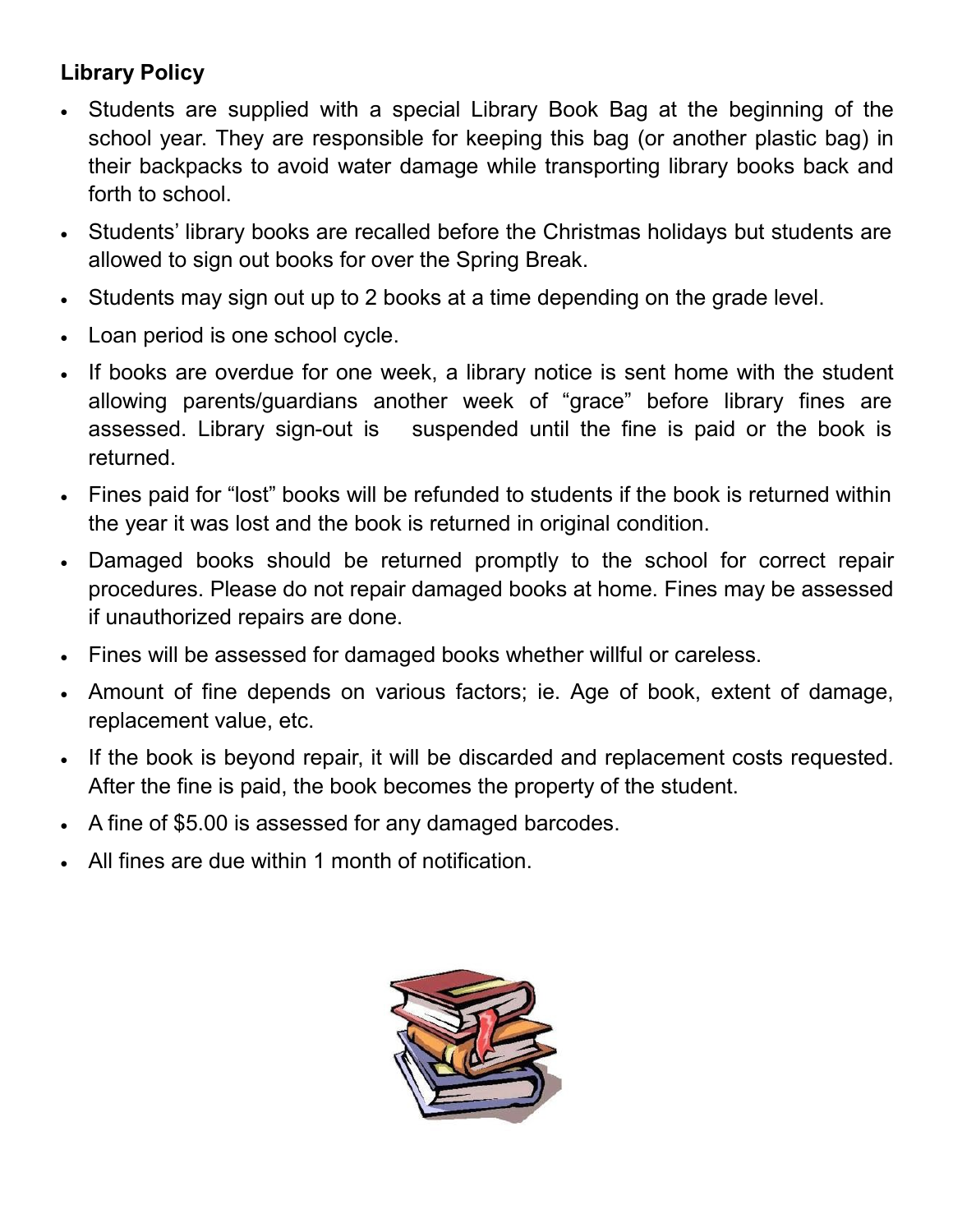# **STUDENT BEHAVIOR**

To make Mitchell Elementary School a safe place for all children we implement a discipline plan based on **RESPECT**.

### **The purpose of our discipline plan is to:**

- 1. Establish structures and procedures for staff and students so that teaching and learning can be facilitated.
- 2. Encourage behaviors that will enhance the learning environment.
- 3. Minimize behaviors which inhibit teaching and learning.
- 4. Set guidelines for safe and enjoyable interactions for staff and student.
- 5. Encourage students to achieve personal growth.

### **We expect that all members of the school community (staff, students, parents) will:**

- 1. Work together to provide a safe, orderly learning climate.
- 2. Show respect for others; their rights; their property.
- 3. Learn to manage our own actions and make them appropriate.
- 4. Develop the characteristics of good citizenship and social responsibilities.

# **STUDENT DRESS CODE**

At MES, our standard of dress and expectations regarding appropriate attire are based on respect for self and of others. Revealing clothing such as bare midriffs or loose fitting muscle shirts is not acceptable. Clothing that promotes disrespect to self or others are not acceptable. For health and safety reasons, footwear must be worn in school and on the playground at all times. Hats will be removed when in school.

In cases where further clarification is needed, MES staff will determine what constitutes appropriate attire and discuss this with the student. If the problem persists, parents will be contacted. Representatives of the Parent Council and MES staff will review the dress code on an as needed basis.